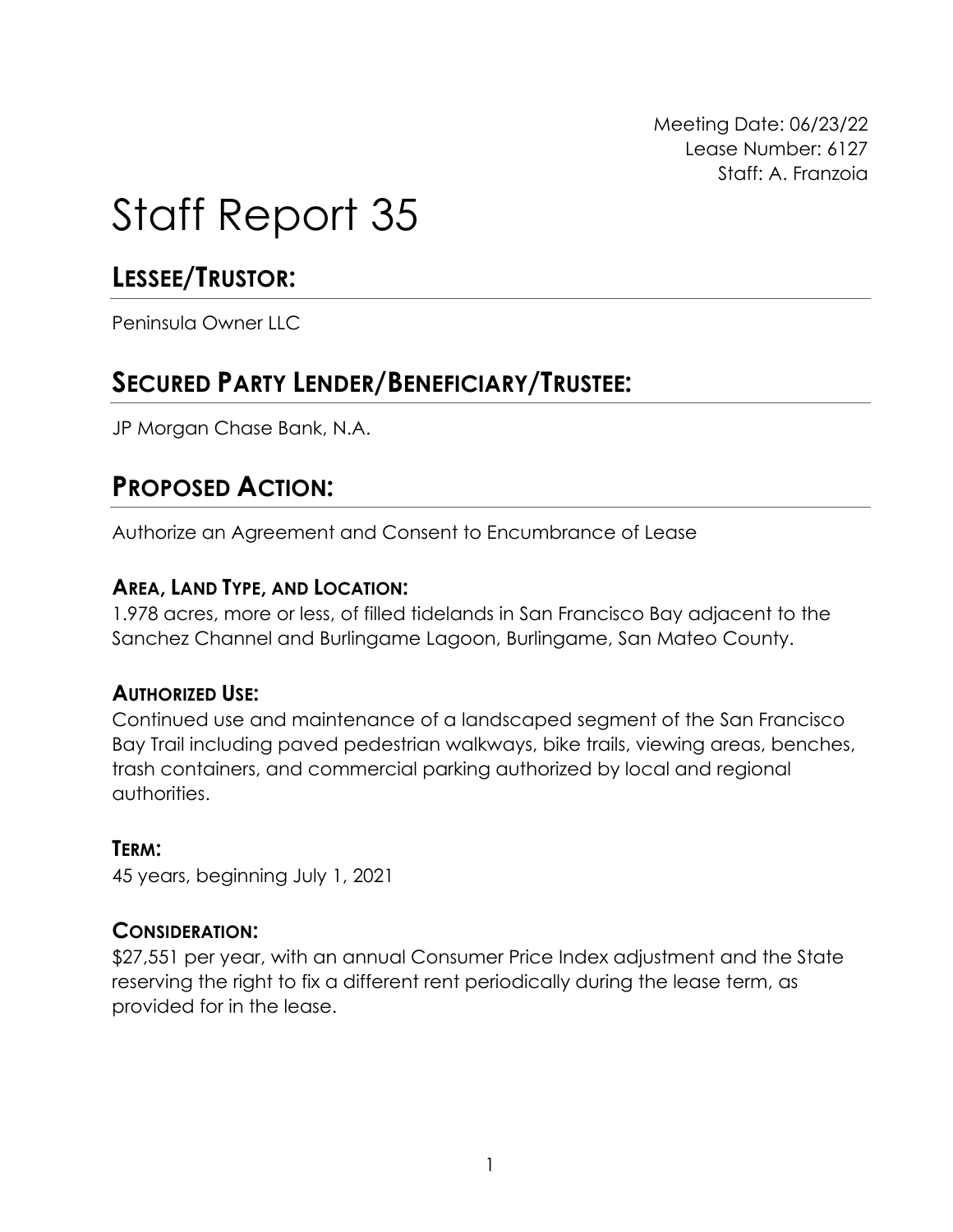## **STAFF ANALYSIS AND RECOMMENDATION:**

### **AUTHORITY:**

Public Resources Code sections 6005, 6216, 6301, 6501.1, and 6503; California Code of Regulations, title 2, sections 2000 and 2003.

## **PUBLIC TRUST AND STATE'S BEST INTERESTS:**

On June 30, 2021, property located at 555 and 557 Airport Boulevard, Burlingame, APN 026-363-590, consisting of three commercial office buildings on 12.832 acres (Upland Property), transferred from EW-PG Airport Owner, LLC to the Lessee/Trustor.

On February 25, 2022, the Commission authorized a 45-year General Lease – Commercial Use to the Lessee/Trustor, for continued use and maintenance of a landscaped segment of the San Francisco Bay Trail including paved pedestrian walkways, bike trails, viewing areas, benches, trash containers, and commercial parking (Item [C31, February 25, 2022\).](https://slcprdwordpressstorage.blob.core.windows.net/wordpressdata/2022/02/02-25-22_31.pdf) The Lessee maintains the portion of the Bay Trail within the lease area pursuant to the lease and San Francisco Bay Conservation and Development Commission requirements.

In 2022, the Lessee/Trustor obtained certain land use entitlements from the City of Burlingame for the development of the Peninsula Innovation Point consisting of an eight-story Office/Research and Development building; a six-level parking garage; new landscaped open space; and paved plazas which includes a portion of the paved parking area within the Lease Premises.

The Lessee/Trustor is applying for an Agreement and Consent to Encumbrance of Lease in favor of JP Morgan Chase Bank, N.A., the Secured Party Lender, in a loan amount not to exceed \$350 million. The purpose of the loan is for financing the construction of the new building, parking garage, and other improvements.

The encumbrance of the lease is a condition of the Secured Party Lender under the terms of a "Deed of Trust, Assignment of Rents and Lease, Security Agreement and Fixture Filing," which provides that the Lessee, as Trustor, grants, transfers, and assigns to Trustee (JP Morgan Chase Bank, N.A.) all rights of the Trustor under all present and future leases, licenses, franchises, concessions, subleases, rental agreements, and other agreements for possession, use, or occupancy pertaining to any of the property.

The encumbrance of the lease would be implemented through a document, "Agreement and Consent to Encumbrance of Lease," that would include protections for the State land associated with the lease. These protections include requirements that 1) no subsequent encumbrance of the lease shall be executed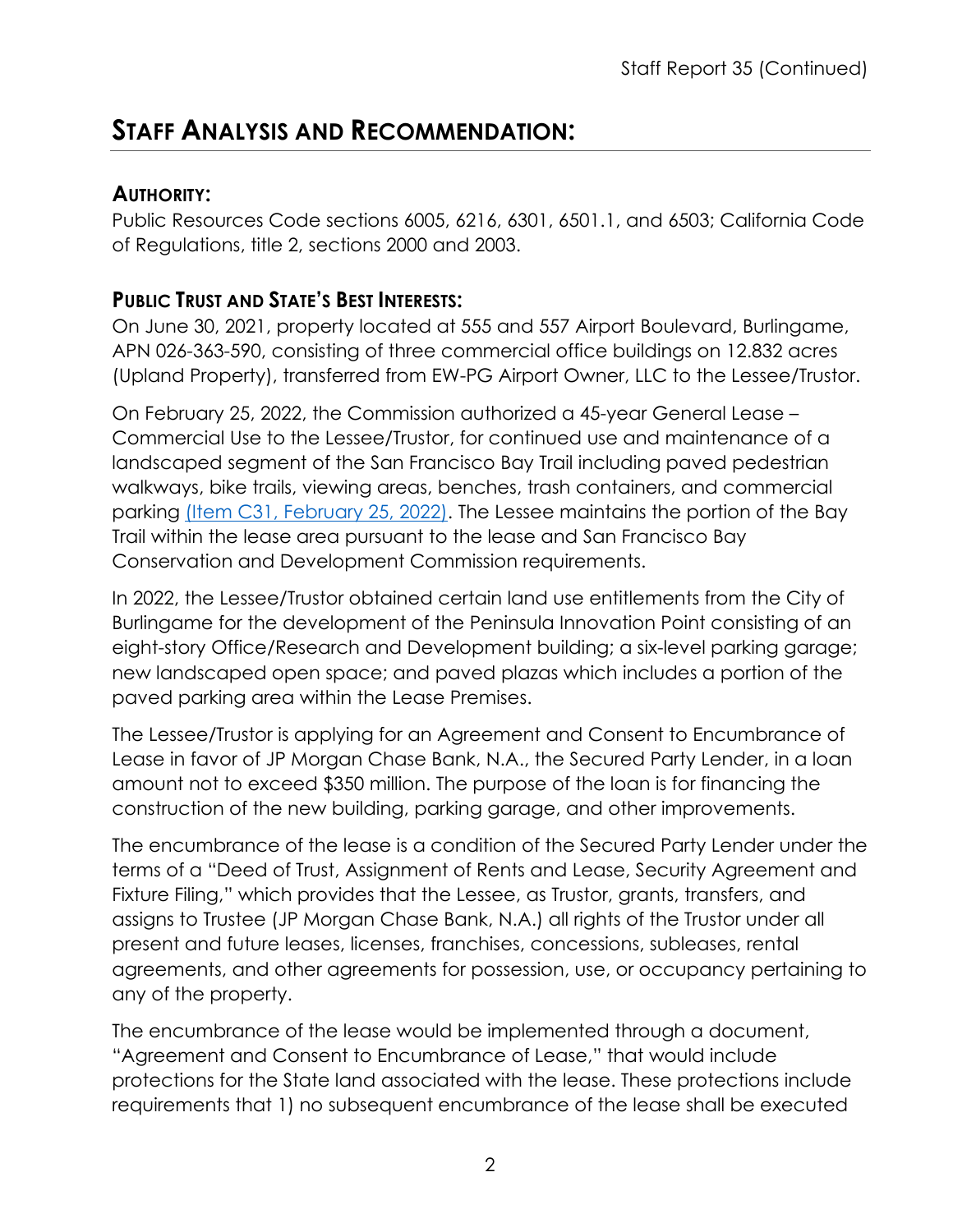without prior written consent of the Commission; 2) any transfer of the lease to a third party shall be subject to the prior written approval and consent of the Commission; 3) if the Secured Party-Lender becomes the lessee, it shall be bound by all terms and conditions of the lease; 4) any transaction requiring Commission approval and consent shall be void in the absence of such approval and consent; and 5) the duration of the encumbrancing agreement is limited to the term of the lease.

The encumbrance of the lease would not permanently alienate the State's fee simple interest in the underlying land, and it would not permanently impair public rights. Based on the foregoing, Commission staff believes that the Agreement and Consent to Encumbrance will not substantially interfere with Public Trust needs, at this location, at this time, or for the foreseeable term of the proposed lease.

The existing lease requires the Lessee to insure the lease premises and indemnify the state for any liability incurred as a result of the Lessee's activities thereon. The lease also requires the payment of annual rent to compensate the people of the State for the occupation of the public land involved.

## **CONCLUSION:**

For all the reasons above, staff believes that authorization of an Agreement and Consent to Encumbrance of Lease will not result in a change in the use of, or impacts to, Public Trust needs and values at this location, at this time, and for the foreseeable term of the lease; and is in the best interests of the State.

# **OTHER PERTINENT INFORMATION:**

- 1. Approval or denial of the application is a discretionary action by the Commission. Each time the Commission approves or rejects a use of sovereign land, it exercises legislatively delegated authority and responsibility as trustee of the State's Public Trust lands as authorized by law. Upon expiration or prior termination of the lease, the lessee also has no right to a new lease or to renewal of any previous lease.
- 2. This action is consistent with the "Meeting Evolving Public Trust Needs" Strategic Focus Area of the Commission's 2021-2025 Strategic Plan.
- 3. Authorizing the agreement and consent to encumbrancing of lease is not a project as defined by the California Environmental Quality Act because it is an administrative action that will not result in direct or indirect physical changes in the environment.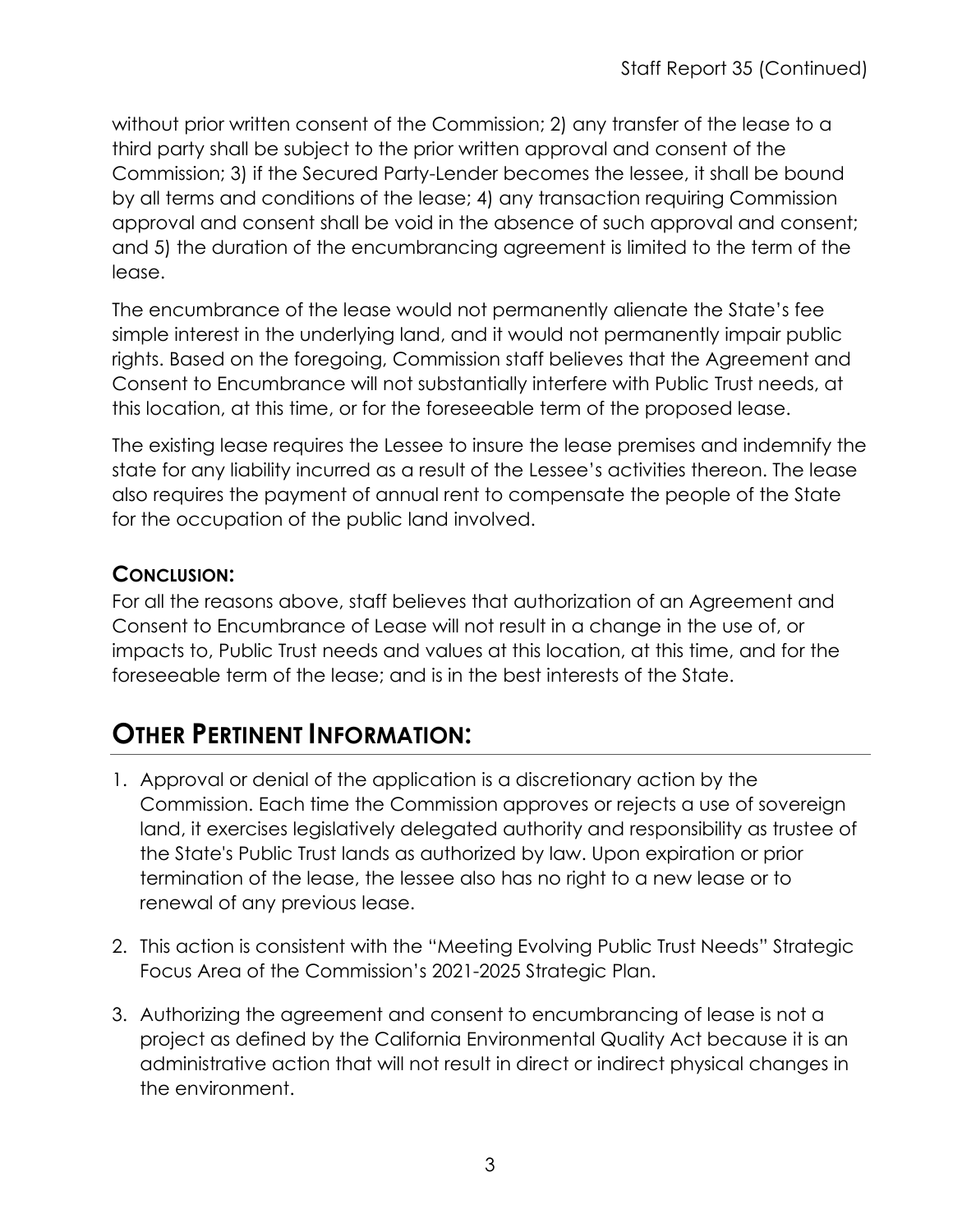Authority: Public Resources Code section 21065 and California Code of Regulations, title 14, section 15378, subdivision (b)(5).

## **EXHIBITS:**

- A. Land Description
- B. Site and Location Map

# **RECOMMENDED ACTION:**

It is recommended that the Commission:

## **PUBLIC TRUST AND STATE'S BEST INTERESTS:**

Find that the proposed lease will not impact the public rights to navigation and fishing or substantially interfere with the Public Trust needs and values at this location, at this time, and for the foreseeable term of the lease; and is in the best interests of the State.

#### **AUTHORIZATION:**

Authorize the Executive Officer or designee to execute the document titled "Agreement and Consent to Encumbrance of Lease," allowing Lessee's right, title, and interest in Lease 6127 to be pledged as partial security for a loan in the principal amount not to exceed \$350 million in favor of JP Morgan Chase Bank, N.A. in substantially the same form as that on file in the Sacramento office of the Commission, effective May 15, 2022; authorize the Executive Officer or designee to execute, acknowledge, accept, and record all related documents as may be reasonably necessary to complete the transaction.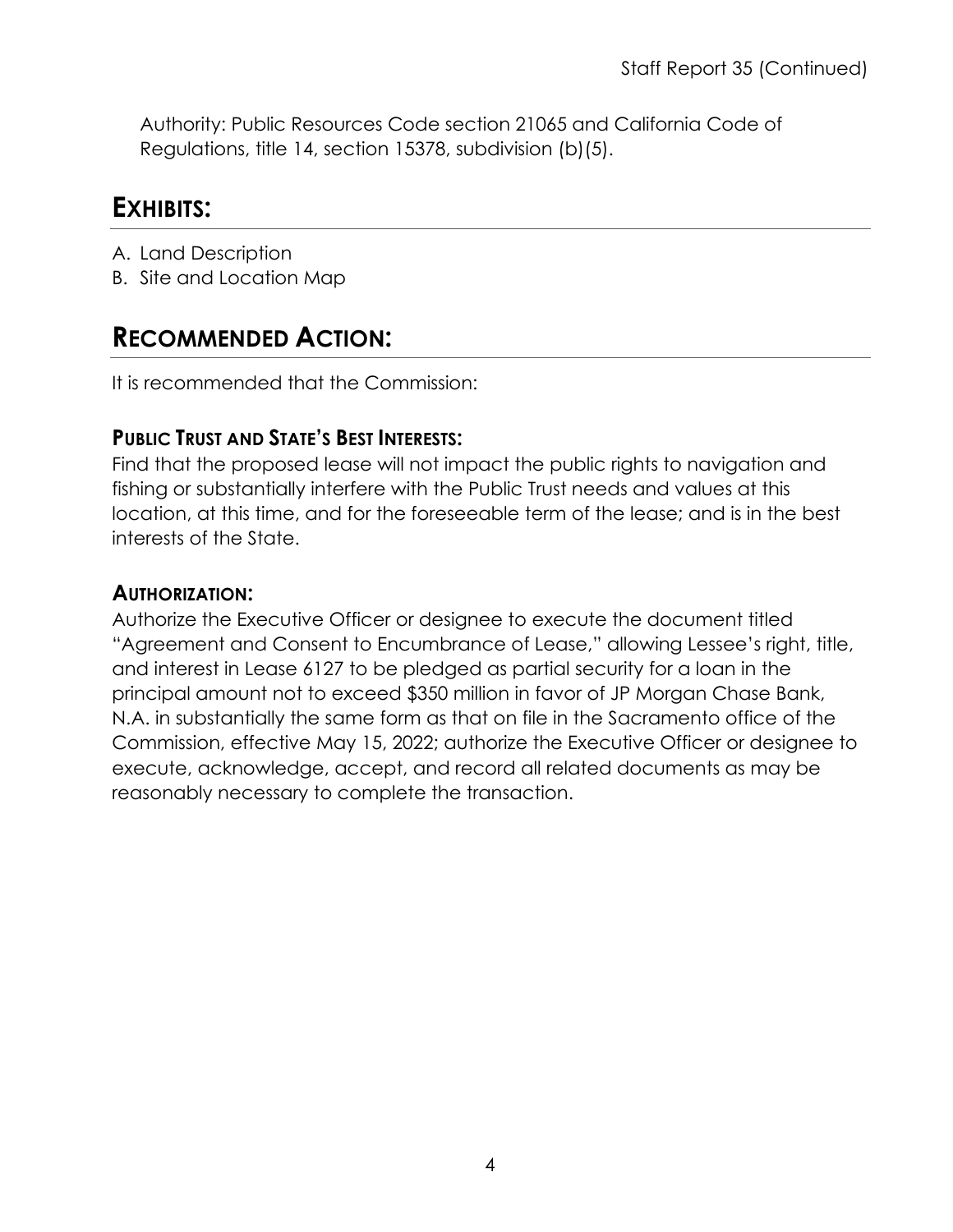#### **EXHIBIT A**

#### **LAND DESCRIPTION**

 All that certain real property situate within the city of Burlingame, County of San Mateo, State of California, described as follows:

 BEGINNING at the most Southerly corner of Lot 13 in Block 7, as shown on that certain map entitled "ANZA AIRPORT PARK UNIT NO. 7, CITY OF BURLINGAME, SAN MATEO COUNTY, CALIFORNIA", filed in the office of the County Recorder of San Mateo County, State of California, on January 15, 1979 in Book 98 of Maps at pages 90, 91, and 92; thence from said described point of beginning along the Southerly line of said Block 7, South 85° 44' 23" East 998.97 feet; thence South 31.11 feet to the most Southerly corner of said Block 7; thence along the Easterly line of said Block 7 North 64° 00' East 19.88 feet; thence North 0° 17' 00" West 689 .30 feet to the Northeasterly corner of Said Block 7; thence along the most Easterly line of Parcel "E", as said Parcel "E" is shown on that certain Parcel map entitled "PARCEL MAP BEING A RESUBDIVISION OF LOTS 5 AND 6, BLOCK NO. 8; ANZA AIRPORT PARK – UNIT NO. 6 (R.S.M. VOL. 70, PG. 35) BURLINGAME, SAN MATEO COUNTY, CALIFORNIA", which map was recorded in Book 41 of Parcel Maps at page 13, on February 10, 1973, in the office of the Recorder of San Mateo County, California; thence continuing along last said course along the said Easterly line of Parcel "E", North 0° 17' 00" West 80.55 feet to the Southeasterly corner of Parcel "D", as said Parcel "D" is shown on said described Parcel Map; thence along the South line of said Parcel "D", West 50.00 feet to a point; thence leaving said South line of Parcel "D", South 0° 17' 00" East 80.55 feet to a point on the Northerly line of said Block 7; thence continuing along last course, along a line within said Block 7, South 0° 17' 00" East 614.34 feet; thence North 85° 44' 23" West 971.30 feet to a point on the Easterly line of said Lot 13; thence along said Easterly line of said Lot 13 South 14° 49' 03" East 26.45 feet; thence South 4° 15' 37" West 25.00 feet to the said described point of beginning.

END OF DESCRIPTION

Prepared 2/2/2022 by the California State Lands Commission Boundary Unit.